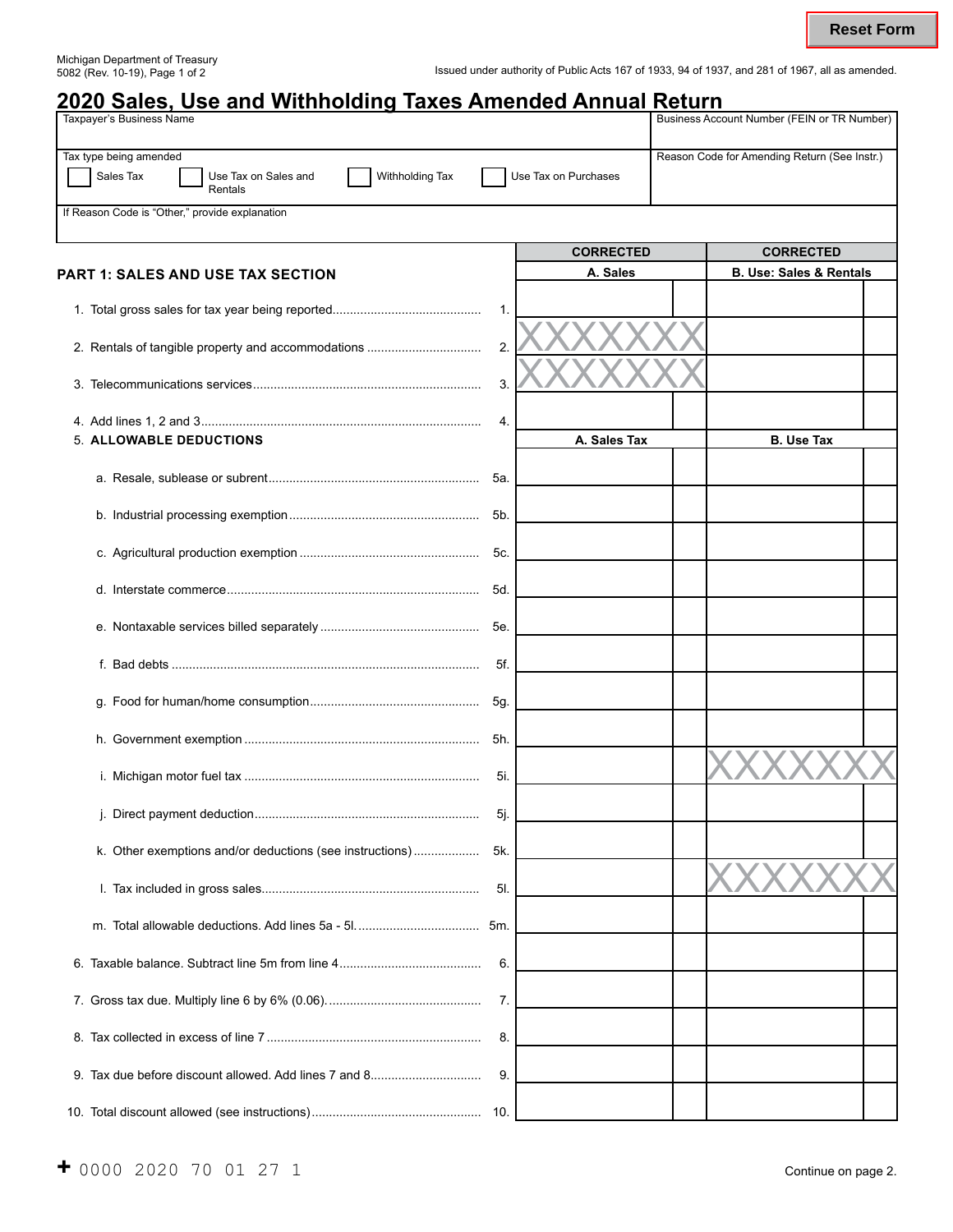| 2020 Form 5082, Page 2 of 2                                             | Taxpayer's Business Name                                                                                     | <b>Business Account Number</b> |
|-------------------------------------------------------------------------|--------------------------------------------------------------------------------------------------------------|--------------------------------|
|                                                                         |                                                                                                              |                                |
|                                                                         |                                                                                                              |                                |
|                                                                         |                                                                                                              |                                |
|                                                                         | PART 2: USE TAX ON ITEMS PURCHASED FOR BUSINESS OR PERSONAL USE                                              |                                |
|                                                                         | 13. Purchases for which no tax was paid or inventory purchased or withdrawn for business or personal use 13. |                                |
|                                                                         |                                                                                                              |                                |
|                                                                         |                                                                                                              |                                |
| <b>PART 3: WITHHOLDING TAX</b>                                          |                                                                                                              |                                |
|                                                                         |                                                                                                              | 16.                            |
|                                                                         |                                                                                                              |                                |
|                                                                         |                                                                                                              |                                |
|                                                                         |                                                                                                              |                                |
| <b>PART 4: SUMMARY</b>                                                  |                                                                                                              |                                |
|                                                                         |                                                                                                              |                                |
| 21. Total sales, use and withholding tax due plus overpayment received. |                                                                                                              |                                |
|                                                                         | 22. Amount paid with original return plus additional tax paid after original return was filed                |                                |
|                                                                         |                                                                                                              |                                |
|                                                                         | 24. If line 23 is greater than line 21, enter total of overpayment amount. If line 23 is less than line 21,  |                                |
|                                                                         |                                                                                                              |                                |
|                                                                         |                                                                                                              |                                |
|                                                                         |                                                                                                              |                                |
|                                                                         |                                                                                                              |                                |
|                                                                         |                                                                                                              |                                |
|                                                                         |                                                                                                              |                                |

### **PART 5: SIGNATURE (All information below is required.)**

| <b>Taxpayer Certification.</b> I declare under penalty of perjury that the information in this<br>return and attachments is true and complete to the best of my knowledge. |                         | <b>Preparer Certification.</b> I declare under penalty of perjury that this<br>return is based on all information of which I have any knowledge. |                             |  |
|----------------------------------------------------------------------------------------------------------------------------------------------------------------------------|-------------------------|--------------------------------------------------------------------------------------------------------------------------------------------------|-----------------------------|--|
| By checking this box, I authorize Treasury to discuss my return with my preparer.                                                                                          |                         | Preparer's Signature                                                                                                                             |                             |  |
| Signature of Taxpayer or Official Representative (must be Owner, Officer, Member,<br>Manager, or Partner)                                                                  |                         | Preparer's Business Address                                                                                                                      |                             |  |
| Print Taxpayer or Official Representative's Name                                                                                                                           | Date                    |                                                                                                                                                  |                             |  |
| Title                                                                                                                                                                      | <b>Telephone Number</b> | Preparer's Identification Number                                                                                                                 | Preparer's Telephone Number |  |

File and pay this return for free on Michigan Treasury Online at **mto.treasury.michigan.gov**.

Alternatively, make check payable to **"State of Michigan."** Write the **account number, "SUW Annual"** and **tax year** on the check.

**Send the return and payment due to:** Michigan Department of Treasury, P.O. Box 30401, Lansing, MI 48909-7901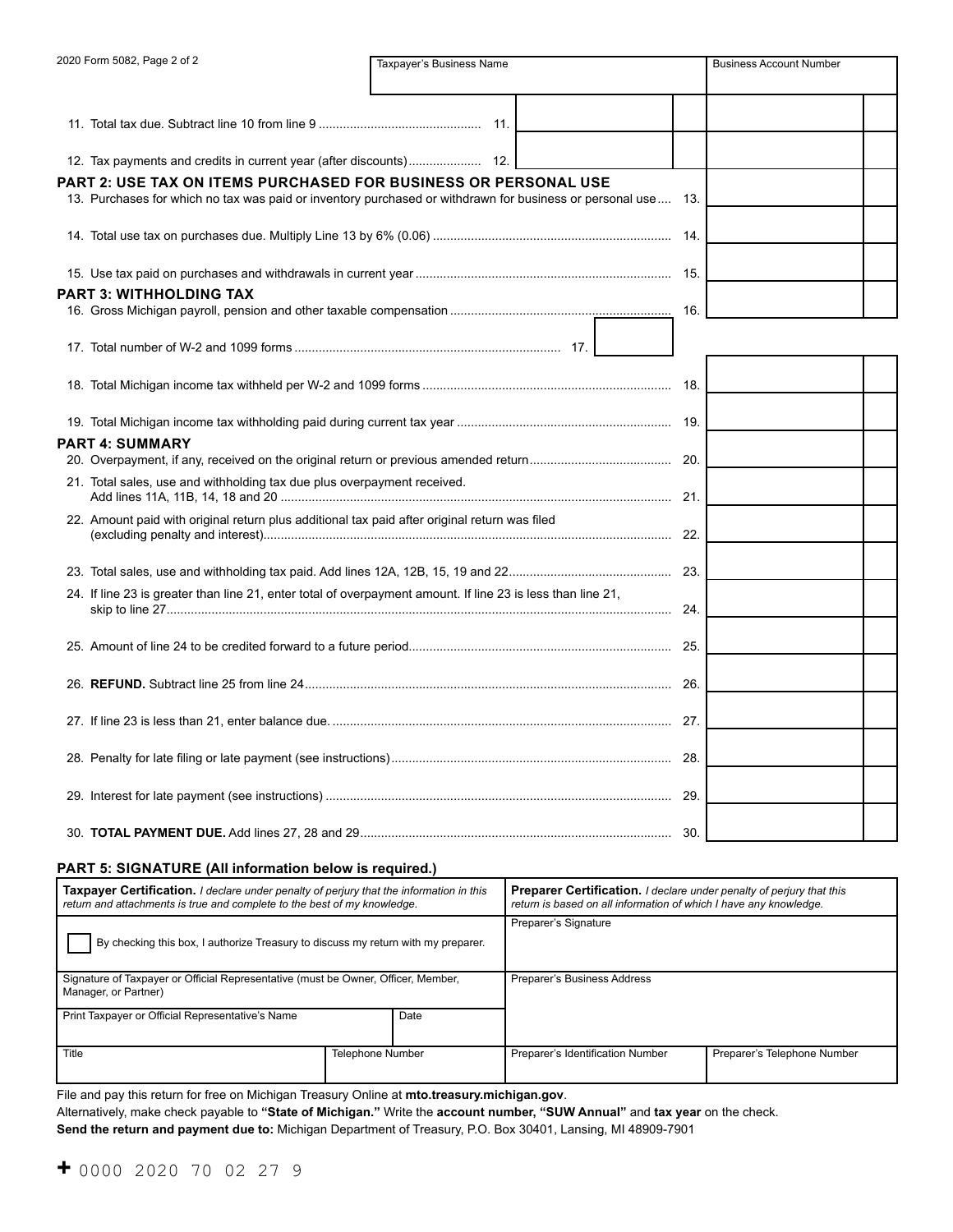# **Instructions for** *2020 Sales, Use and Withholding Taxes Amended Annual Return* **(Form 5082)**

using Michigan Treasury Online (MTO) at *sales).* 

**NOTE:** Form 165 must be used to amend tax years prior to the buyer, including installation, shipping, handling, and delivery charges. Dealers do not reduce sales reported here by any trade-in value.<br>Use this form to corre tax types that need to be corrected. If mailing this form, **Line 1B: USE TAX - Total Sales for the Tax Year:** *This*  complete with all corrections as well as lines that did not change as though this is the initial filing of the return. *• Sellers with nexus to report sales of tangible personal* 

or withholding tax. If the taxpayer inserts a zero on or leaves blank any line reporting sales tax, use tax or withholding blank any line reporting sales tax, use tax or withholding **•** Remove sellers without nexus who voluntarily collect tax the taxpayer is certifying that no tax is owed for that tax type. **Only enter figures for taxes the bu** registered and/or liable for. If it is determined that tax is<br>owed the taxpayer will be liable for the deficiency as well as<br>penalty and interest.<br>Line 2B: USE TAX - Rentals of Tangible Personal

**Property and Accommodations.**<br>Select the two-digit code that best represents the reason for <br>**Property and Accommodations.**<br>Lessors of tangible personal property: Lessors that have select the two-digit code that best represents the reason for **• Lessors of tangible personal property:** Lessors that have amending the return. Enter the code in the appropriate field made a valid election under MCL 205.95 amending the return. Enter the code in the appropriate field in the taxpayer information at the top of page 1. 205.132(1) should report receipts from rentals of that

| 01             | Increasing tax liability                                  |
|----------------|-----------------------------------------------------------|
| 02             | Decreasing tax liability                                  |
| 0 <sub>3</sub> | Incorrect information/figures reported on original return |
| 04             | Original return was missing information/incomplete        |
| 05             | Claiming previously unclaimed prepaid sales tax           |
| 06             | Dispute an adjustment                                     |
| 07             | Tax Exempt                                                |
| 08             | Other                                                     |

**Lines 1 through 3:** For information about determining<br>whether a person has nexus with Michigan, see Revenue<br>Administrative Bulletins (RABs) 1999-1 2015-22 and 2018-<br>**Line 5a: Resale, Sublease or Subrent**. Enter resale, su Administrative Bulletins (RABs) 1999-1, 2015-22, and 2018-<br>16 Please, also visit www.michigan.gov/remotesellers. for or subrent exemption claims. 16. Please also visit www.michigan.gov/remotesellers for

Year: This line should be used by sellers with nexus to *report sales of tangible personal property where ownership* "Industrial processing" is the activity of converting or *transfers in Michigan. This includes sellers with nexus* conditioning tangible personal property by cha *transfers in Michigan. This includes sellers with nexus* 

Form 5082 is available for submission electronically *through physical presence or economic presence (remote* 

**mto.treasury.michigan.gov** or by using approved tax<br> **Enter total sales, including cash, credit and installment**<br> **ENERAL INFORMATION**<br> **EENERAL INFORMATION**<br> **EENERAL INFORMATION** incurred before ownership of the property is transferred to the buyer, including installation, shipping, handling, and

- **IMPORTANT:** This is a return for sales tax, use tax and/ *property sourced to Michigan, for which ownership* or withholding tax. If the taxpaver inserts a zero on or leaves *transfers outside Michigan, or* 
	-

Line 2B: USE TAX - Rentals of Tangible Personal Property and Accommodations.

- tangible personal property under the election.
- Persons providing accommodations: This includes but is not limited to total hotel, motel, and vacation home rentals, and assessments imposed under the Convention and Tourism Act, the Convention Facility Development Act, the Regional Tourism Marketing Act, and the **Community Convention or Tourism Marketing Act.**

**Line 3B: USE TAX - Telecommunications Services.** Enter gross income from telecommunications services.

Line 5a-5l: Allowable Exemptions and/or Deductions. Use lines 5a - 5l to deduct from gross sales the nontaxable sales you made. Deductions taken for tax exempt sales must be substantiated in business records. A completed copy of *Michigan Sales and Use Tax Certificate of Exemption*  (Form 3372) or the same information in another format **PART 1: SALES AND USE TAX** must be obtained from the purchaser. For more information

guidance, including FAQs. **Line 5b: Industrial Processing Exemption.** The sale **Line 1A: SALES TAX** - Total Gross Sales for the Tax or lease of tangible personal property ultimately used in Vear: This line should be used by sellers with nexus to industrial processing by an industrial processor is e form, composition, quality, combination, or character. In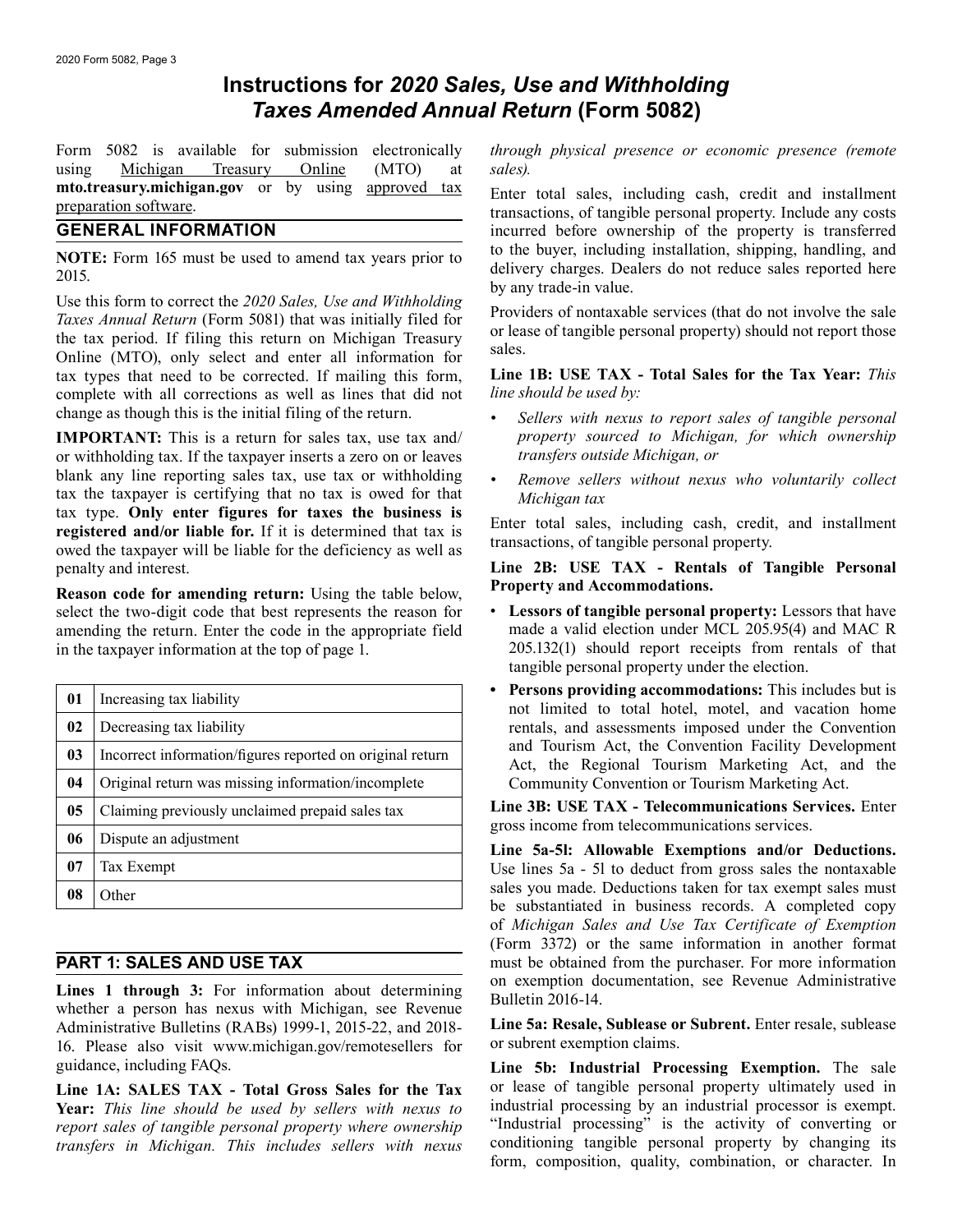- Property must be used in producing a product for  $205.94$ .
- 
- Activity starts when property begins moving from raw

see MCL 205.54t and 205.94o. • The debts are charged off as uncollectible on

must be directly or indirectly used in agricultural production. Generally, the following non-exhaustive list **may be exempt:** • The debts are deducted on the return for the period during

which the bad debts are written off as uncollectible (i) Tangible personal property sold or leased to a person engaged in a business enterprise that uses or consumes the • The debt must also be eligible to be deducted for federal property for either: income tax purposes.

- 
- 

(ii) To the extent that the property is affixed to and made a structural part of real estate for others and used for an

- 
- Subsurface irrigation pipe information.
- 
- 

- 
- 

property are clarified in the statute. If property is used for [listing either the Federal Employer Identification Number or both an exempt and a taxable purpose, the property is only the Michigan Treasury Registration Number]." MCL 205.98. exempt to the extent that it is used for an exempt purpose.<br>
In such cases, the exemption is limited to the percentage of<br>
exemptions or deductions not covered in items 5a through 5j<br>
or method approved (but not required t

general, all of the following must be met: by Treasury. For more information, see MCL 205.54a and

ultimate sale at retail, **Line 5d: Interstate Commerce.** Enter sales made in • Property must be sold or leased to an "industrial interstate commerce. To claim such a deduction, the property processor," including a person that performs industrial must be delivered out-of-state before ownership of th

materials storage to begin industrial processing and ends **Line 5e: Nontaxable Services Billed Separately.** Enter when finished goods first come to rest in finished goods charges for nontaxable services billed separately, when finished goods first come to rest in finished goods<br>inventory.<br>If property is used for both an exempt and a taxable purpose,<br>the property is used for both an exempt and a taxable purpose,<br>the property is only exempt t

- **Line 5c: Agricultural Production Exemption.** Property business records at the time the debts become worth the directly an indirectly year in equivalent production worthless
	-
	-

• Tilling, planting, draining, caring for, maintaining, or A bad debt deduction may also be claimed by a third-party harvesting things of the soil, or **lender provided** the retailer who reported the tax and the Breeding, raising, or caring for livestock, poultry, or<br>horticultural products.<br>To the extent that the property is affixed to and made<br>MCL 205.54i and MCL 205.99a also see RAB 2019-3.

a structural part of real estate for others and used for an<br>exempt purpose in (i), tangible personal property sold to a<br>contractor that is one of the following:<br>Agricultural land tile<br>exempt purpose in (i), tangible person

• Portable grain bins **Line 5h: Government Exemption.** Direct sales to the • Grain drying equipment and its fuel or energy source<br>
However, the following sales from (i) or (ii) are not exempt:<br>
• Food, fuel, clothing, or similar property for personal<br>
• Food, fuel, clothing, or similar property f

Food, fuel, clothing, or similar property for personal may deduct the Michigan motor fuel taxes that were included in gross sales on line 1 and paid to the State or the distributor.<br>Property permanently affixed to and beco

• Property permanently affixed to and becoming a **Line 5j: Direct Payment Deduction.** Enter sales made to structural part of real estate unless it is agricultural land<br>tile, subsurface irrigation pipe, a portable grain bin, or<br>grain drying equipment. Certain property that can be<br>disassembled and reassembled may be exempt.<br>3 fo Some specific types of exempt property and exempt uses of statement: "Direct pay authorized under Account Number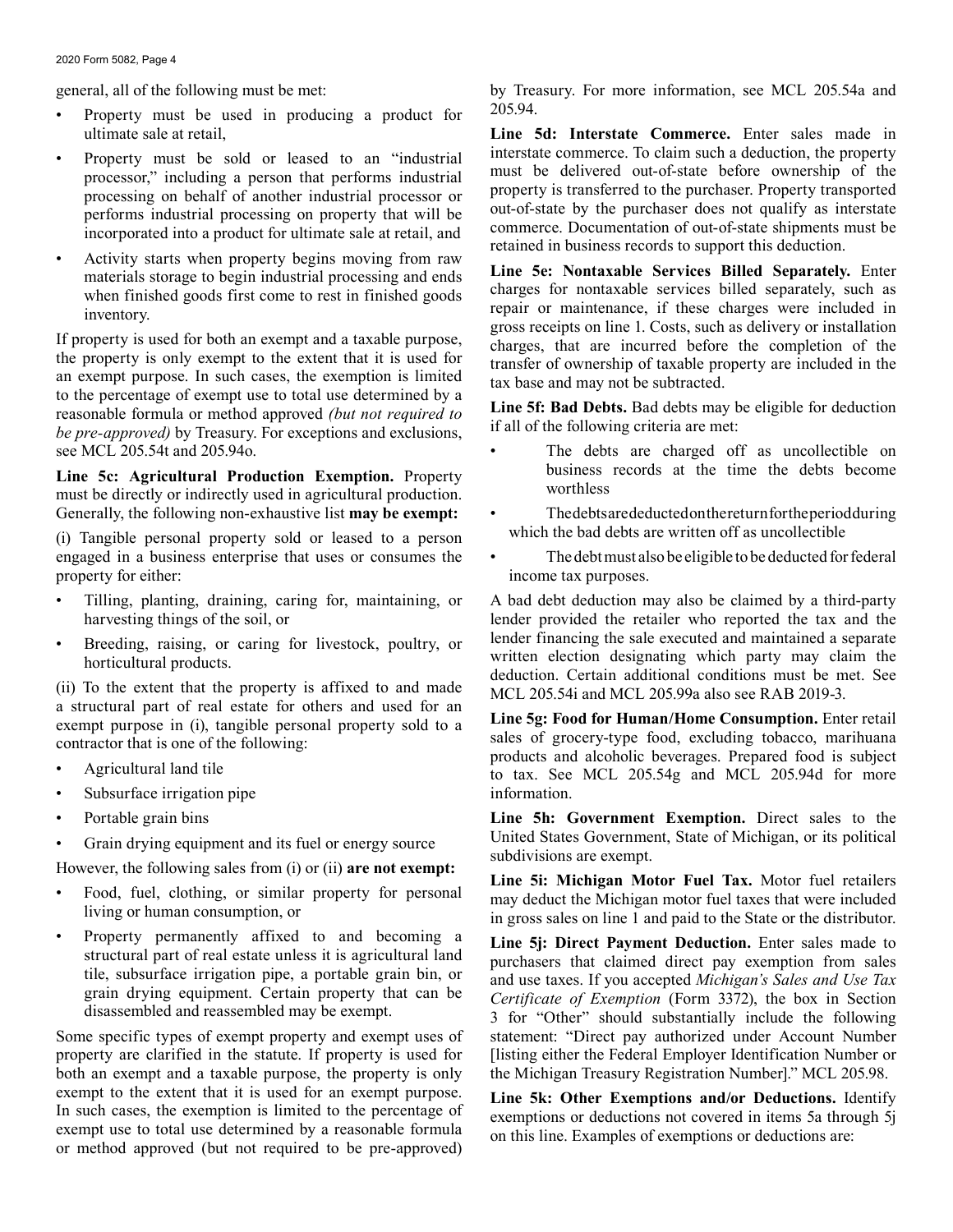- Trade-in values on vehicle sales. Allowable trade-in values **Line 8:** If more tax was collected than the amount on line 7, on vehicle sales. Motor vehicle, recreational vehicle, and enter the difference. watercraft dealers may be eligible to deduct the value of a<br>trade-in under MCL 205.51(d). Deduction for motor<br>**Annual filers**: Enter \$72 if the tax due on line 9 is \$108 or vehicles is subject to limitation Taxes paid to Secretary<br>of State are not reported here. Instead, they are reported<br>on the Vehicle Dealer Supplemental Schedule (Form 5086,<br>by multiplying line 9 by 2/3 (0.6667).
- Credit for the core charge attributable to a recycling fee, deposit, or disposal fee for a motor vehicle or recreational **Line 12:** Enter total payments plus credits from *2020 Fuel*
- churches, schools, hospitals, and homes for the care of children and the aged, to the extent the property is used to **Note:** all prepaid sales tax schedules are e-file only.<br>
carry out the nonprofit purpose of the organization. For **NAPLAY ONLY TAX ONLY THE PUPCLASE** Example the homptoff purpose of the organization. For **PART 2: USE TAX ON ITEMS PURCHASED FOR**<br>sales to certain nonprofit agencies, the exemption is<br>limited based on the sales price of property used to raise<br>funds or obtai funds or obtain resources. All sales must be paid for
- Assessments imposed under the Convention and Tourism<br>Act, the Convention Facility Development Act, the<br>Regional Tourism Marketing Act, or the Community<br>Convention or Tourism Marketing Act, or the Community<br>Convention or may deduct the assessments included in gross sales and rentals if use tax on the assessments were not charged to<br>the customers.<br>Cultural to the customers.<br>Time 18: Enter the total Michigan income tax withheld for
- Credits allowed to customers for sales tax originally paid<br>on merchandise voluntarily returned, provided the return the return year. whichever is earlier. Repossessions are not allowable deductions. **PART 4: SUMMARY**
- Sales to contractors of materials which will become part<br>of a finished structure for a qualified exempt nonprofit<br>hospital, qualified exempt nonprofit housing entity or<br>church sanctuary, or materials to be affixed to and
- 
- Vehicle sales to non-reciprocal states for which no tax was<br>
paid to Secretary of State.<br>
 Qualified nonprofit organizations with aggregate sales in<br>
the calendar year of less than \$25,000 may exempt the<br>
first \$10,000 exempt sales for the purpose of raising funds for the enter the addensity of an active duty service member or veteran up to equal to \$1. benefit of an active duty service member or veteran, up to

**Line 5l: Tax Included in Gross Sales.** Complete this line check payable to the **"State of Michigan."** Write the **account**  only if you have tax included in your gross sales. Subtract the **number, "SUW Annual"** and **tax ye** sum of lines 5a through 5k from line 4. Divide the result by pay if the amount due is less than \$1. sum of lines 5a through 5k from line 4. Divide the result by 17.6667 and enter on line 5l.

e-file only). **Accelerated/Monthly/Quarterly filers:** Enter total

vehicle part or battery if the recycling fee, deposit, or *Supplier and Wholesaler Prepaid Sales Tax Schedule* disposal fee is separately stated on the invoice, bill of sale, (Form 5083), 2020 Fuel Retailer Supplemental Sc disposal fee is separately stated on the invoice, bill of sale, (Form 5083), 2020 Fuel Retailer Supplemental Schedule<br>or similar document given to the purchaser. (Form 5085), and 2020 Vehicle Dealer Supplemental (Form 5085), and 2020 Vehicle Dealer Supplemental • Direct sales, not for resale, to certain nonprofit agencies, *Schedule* (Form 5086), if applicable, made for the current tax churches schools hospitals and homes for the care of year.

directly from the funds of the exempt organization to including property withdrawn from inventory for business qualify.<br>
or personal use. For Manufacturer/Contractors, alternative<br>
Association in the Convention and Tourism<br>
measures of the use tax base should be reported (see

is made within the time period for returns stated in the **Line 19:** Enter the total Michigan income tax withholding taxpayer's refund policy or 180 days after the initial sale, previously paid for the return year. (Do not include penalty whichever is earlier. Repossessions are not allowable and interest).

purchaser will provide a *Michigan Sales and Use Tax*<br>Contractor Eligibility Statement (Form 3520). See RAB<br>2016-18.<br>2016-18. on the original return. Only report payments made for taxes

veterans organizations exempt under IRC  $501(c)(19)$  may **Line 27:** If line 23 (tax paid) is less than line 21 (tax due), exempt sales for the nurnose of raising funds for the enter the additional tax due. Pay any amount gr

\$25,000 per event.<br>**Line 30: Total Payment Due.** Add lines 27, 28 and 29. Make<br>**ne 51: Tax Included in Gross Sales.** Complete this line check payable to the "State of Michigan." Write the account